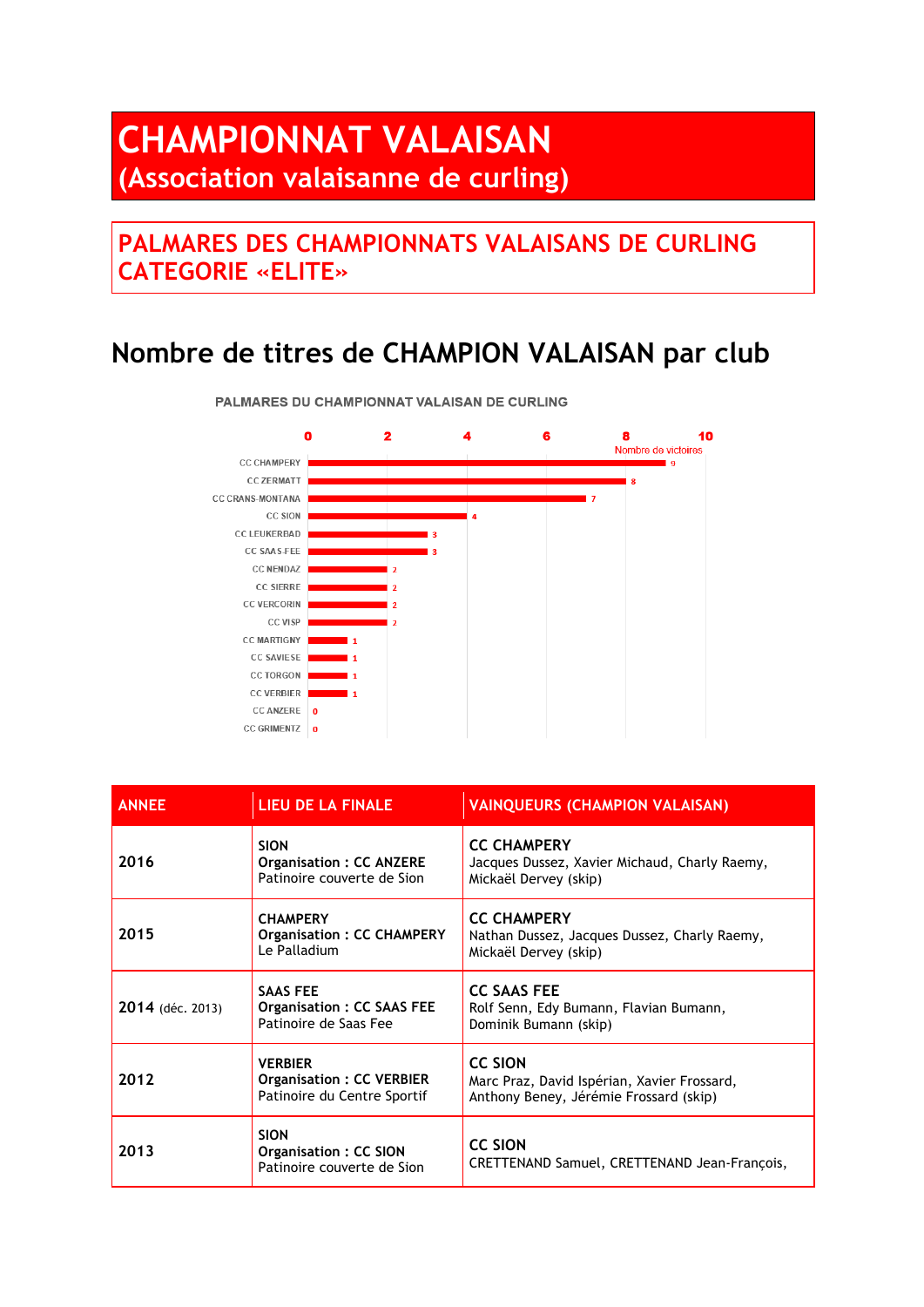|      |                                                                                                                                          | DE BONI Laurent, CRETTENAND Jean-Christophe,<br><b>CRETTENAND David (skip)</b>                                          |
|------|------------------------------------------------------------------------------------------------------------------------------------------|-------------------------------------------------------------------------------------------------------------------------|
| 2011 | <b>VISP</b><br><b>Organisation: CC VISP</b><br>Halle de curling CC Visp                                                                  | <b>CC SAAS FEE</b><br>Rolf Senn, Edy Bumann, Flavian Bumann,<br>Dominik Bumann (skip)                                   |
| 2010 | <b>SION</b><br>Organisation : CC Savièse<br>Patinoire couverte de Sion                                                                   | <b>CC SAVIESE</b><br>Christian Blatter, Christian Solliard,<br>Patrick Héritier, Eric Theytaz (skip)                    |
| 2009 | <b>CHAMPERY</b><br><b>Organisation: CC CHAMPERY</b><br>Le Palladium                                                                      | <b>CC VISP</b><br>Bruno Schnydrig, Gabriel Gretz, Daniel Ressnig, Kurt<br>Brechbühl (skip)                              |
| 2008 | SAAS FEE<br><b>Organisation: CC SAAS FEE</b><br>Patinoire de Saas Fee                                                                    | <b>CC SAAS FEE</b><br>Christoph Supersaxon, Rolf Senn, Edy Bumann<br>Dominik Bumann (skip)                              |
| 2007 | <b>SION</b><br><b>Organisation: CC ANZERE</b><br>Patinoire couverte de Sion                                                              | <b>CC CHAMPERY</b><br>André Grenon, Gaston Trombert,<br>Cédric Avanthay, Hubert Grenon (skip)                           |
| 2006 | <b>CHAMPERY</b><br><b>Organisation: CC CHAMPERY</b><br>Le Palladium                                                                      | <b>CC ZERMATT</b><br>Stéphane Mariétan, Thierry Perrin,<br>Didier Perrin, Patrice Pot (skip)                            |
| 2005 | <b>SION</b><br><b>Organisation: CC SION</b><br>Patinoire couverte de Sion                                                                | <b>CC SIERRE</b><br>Bernard Cheseaux, Guy Barman, René Vionnet<br>Francis Apothéloz (skip)                              |
| 2004 | Pas de Championnat Valaisan en 2004<br>Décision : Championnat Valaisan en fin de saison (décembre 2003 - Verbier / avril<br>2005 - Sion) |                                                                                                                         |
| 2003 | <b>VERBIER</b><br><b>Organisation: CC VERBIER</b><br>Patinoire du centre sportif                                                         | <b>CC NENDAZ</b><br>Gérald Theytaz, Jean-Claude Zaugg,<br>Roger Charbonnier, Laurent Praz(skip)                         |
| 2002 | <b>SION</b><br><b>Organisation: CC SION</b><br>Patinoire couverte de Sion                                                                | <b>CC SION</b><br>Yves Bianco, Patrick Trachsel, Frédéric Savioz<br>Greg Savioz (skip)                                  |
| 2001 | <b>HAUTE-NENDAZ</b><br><b>Organisation: CC NENDAZ</b><br>Patinoire d'Haute-Nendaz                                                        | <b>CC MARTIGNY</b><br>Florence Rappo, Georges Rappo, Didier Rappo<br>Bernard Dirren (skip)                              |
| 2000 | <b>CHAMPERY</b><br><b>Organisation: CC CHAMPERY</b><br>Patinoire de Champéry                                                             | <b>CC CHAMPERY</b><br>Pierre Légeret, Emmanuelle Grenon, Sébastien<br>Monnay, Sébastien Gex-Collet, Fabrice Kühn (skip) |
| 1999 |                                                                                                                                          |                                                                                                                         |
| 1998 | <b>CRANS-MONTANA</b><br><b>Organisation: CC ANZERE</b><br>Halle d'Ycoor                                                                  | <b>CC CRANS-MONTANA</b><br>Gilles Clavien, Bernard Mittaz,<br>Raymond Balzani, Yvan Monnet (skip)                       |
| 1997 |                                                                                                                                          | <b>CC CHAMPERY</b><br>Sébastien Monnay, Sébastien Gex-Collet,<br>Cédric Avanthay, Fabrice Kühn (skip)                   |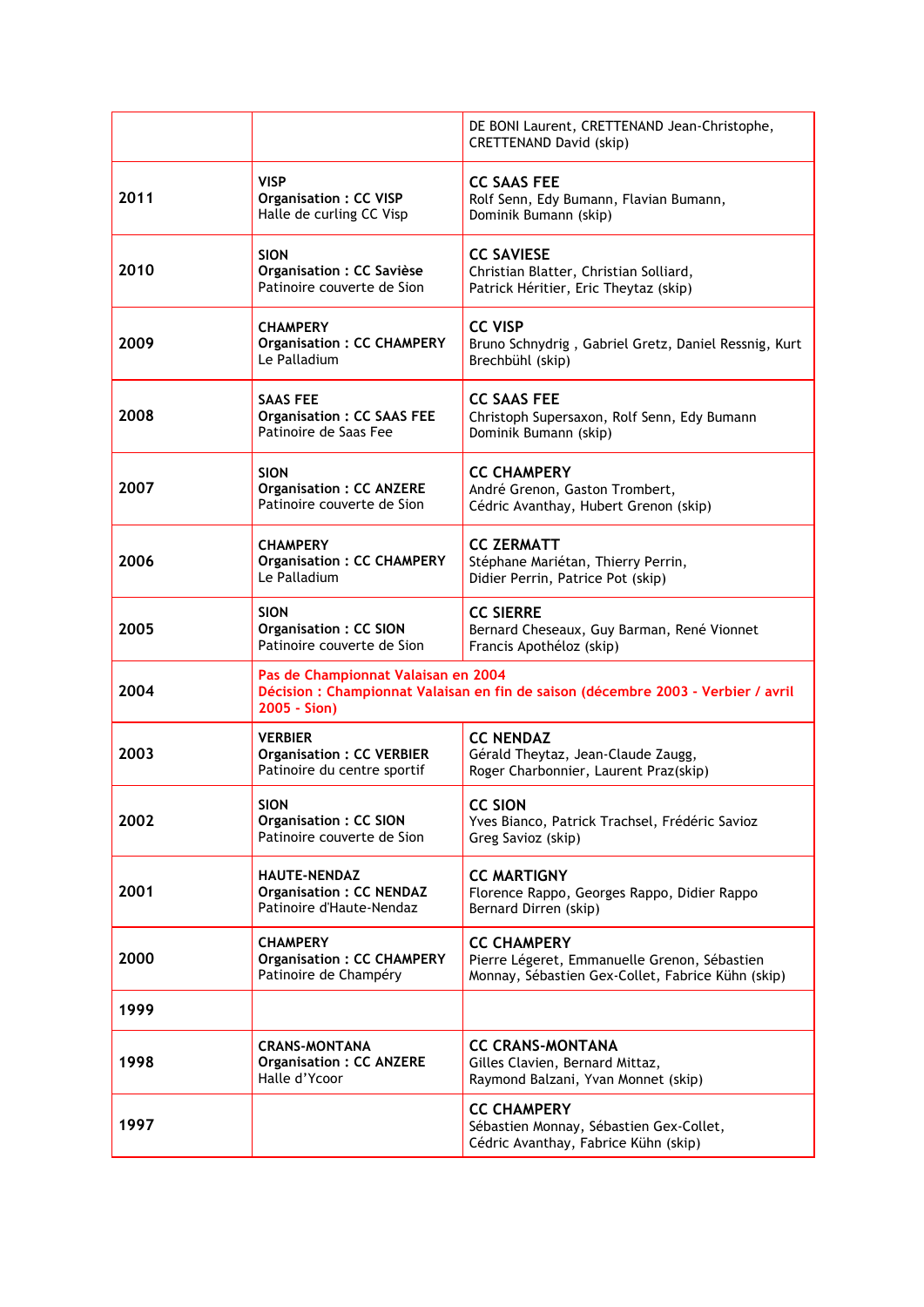| 1996     | <b>VERBIER</b><br><b>Organisation: CC VERBIER</b><br>Patinoire du centre sportif | <b>CC SION</b><br>Greg Savioz, Jean-Claude Sarbach,<br>Frédéric Savioz, Antoine DeLavallaz (skip)        |
|----------|----------------------------------------------------------------------------------|----------------------------------------------------------------------------------------------------------|
| 1995     |                                                                                  | <b>CC CRANS-MONTANA</b><br>Yvan Monnet, Gilles Clavien, Bernard Mittaz<br>Raymond Balzani (skip)         |
| 1994     |                                                                                  | <b>CC CHAMPERY</b><br>Gérard Rouiller, Patrice Kuhn, Cédric Avanthay,<br>Hubert Grenon (skip)            |
| 1993     |                                                                                  | <b>CC CHAMPERY</b><br>Gérard Rouiller, Gaston Trombert, Cédric Avanthay,<br>Hubert Grenon (skip)         |
| 1992     |                                                                                  | <b>CC CHAMPERY</b><br>Gérard Rouiller, Patrice Kuhn, Cédric Avanthay,<br>Hubert Grenon (skip)            |
| 1991 (2) |                                                                                  | <b>CC VERCORIN</b><br>J. Salamin, R. Gunthern, René Vionnet<br>Jean-Claude Renngli (skip)                |
| 1991 (1) | <b>CRANS-MONTANA</b>                                                             | <b>CC TORGON</b><br>Pierre Gex-Collet, André Vonlanthen,<br>Marc Vannay, André Georges Moret (skip)      |
| 1990     | <b>VISP</b>                                                                      | <b>CC LEUKERBAD</b><br>Damian Grichting, Nestor Grichting,<br>Graziella Grichting, Paul Grichting (skip) |
| 1989     | <b>CHAMPERY</b>                                                                  | <b>CC ZERMATT</b><br>Jörg Amsler, Jonnie Kronig, Willy Bayard<br>Alfred Paci (skip)                      |
| 1988     | <b>LEUKERBAD</b>                                                                 | <b>CC LEUKERBAD</b><br>Marius Grichting, Alois Petrig, Kurt Loretan<br>Richard Zumofen (skip)            |
| 1987     | <b>VERBIER</b>                                                                   | <b>CC VERBIER</b><br>Bernard Filliez, Gino Oreiller, Marc Corthay<br>Willy Griessen (skip)               |
| 1986     |                                                                                  | <b>CC SIERRE</b><br>Jean-Luc Vuissoz, Gérald Fournier, Rémy Pont<br>Jean-Claude Nanzer (skip)            |
| 1985     | <b>VISP</b>                                                                      | <b>CC ZERMATT</b><br>Ruedi Toggweiler, Bruno Kummer, Patrice Pot,<br>Jean-Pierre Berger (skip)           |
| 1984     |                                                                                  | <b>CC LEUKERBAD</b><br>Daniel Nuzzo, Daniel Meichtry, Gian-Carlo Nuzzo,<br>Paolo Nuzzo (skip)            |
| 1983     | <b>NENDAZ</b>                                                                    |                                                                                                          |
| 1982     |                                                                                  | <b>CC ZERMATT</b><br>J. Amsler, Y. Perren, H. Wyer<br>A. Paci (skip)                                     |
| 1981     | <b>TORGON</b>                                                                    | <b>CC CHAMPERY</b><br>Francis Demond, Paul Fellay, Gaston Trombert<br>René Avanthey (skip)               |